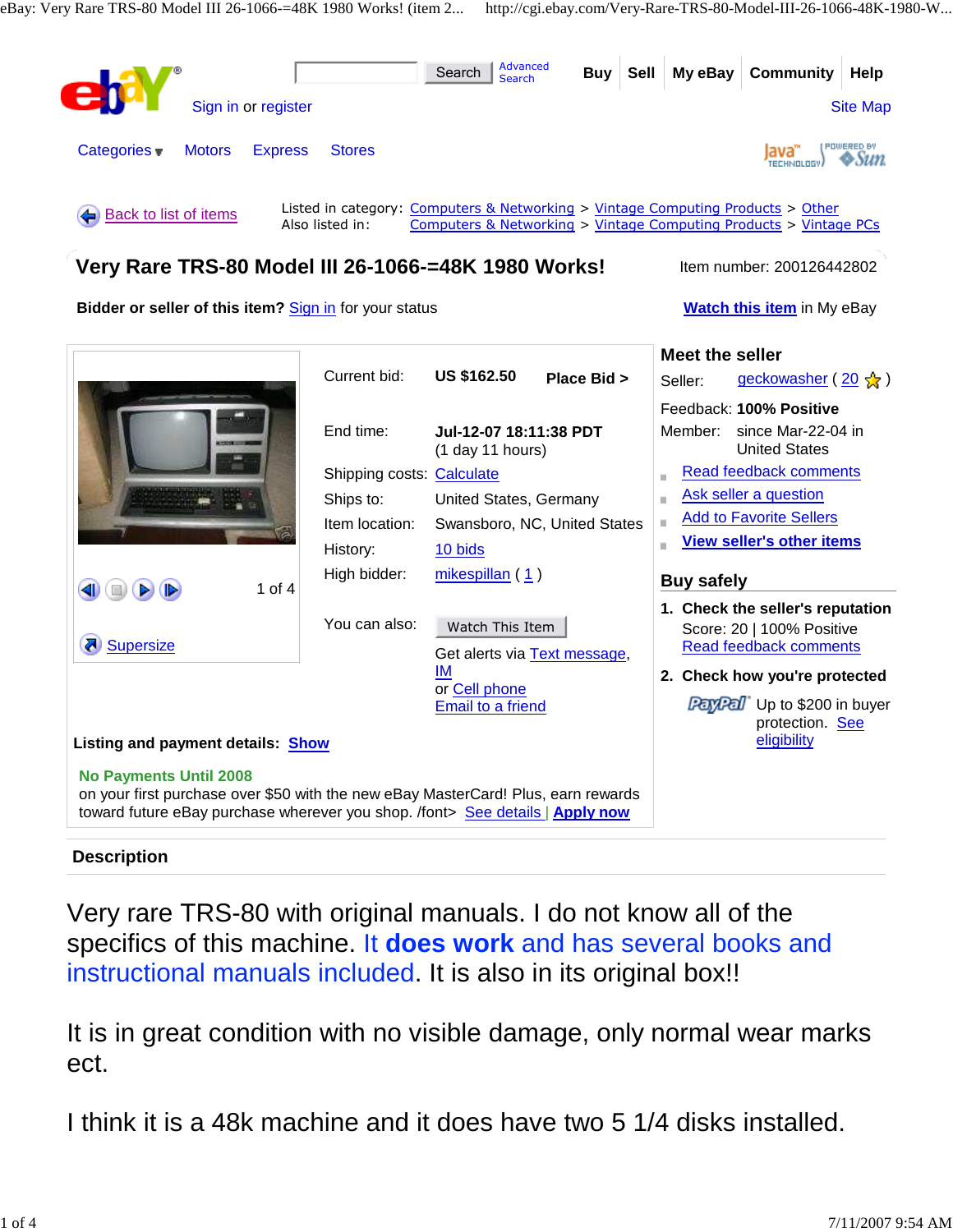I will be more than happy to try to answer any questions about it, just email me.

Obviously this is a Vintage machine and i offer no guarantees about how well it works.

Thanks for looking and good luck!!!



00189 The power of protection from AOL and eBay. Learn more

| <b>Shipping and handling</b>              |                                 |  |  |
|-------------------------------------------|---------------------------------|--|--|
| <b>Ships to</b><br>United States, Germany |                                 |  |  |
| Country:<br>United States                 | Zip or postal code:  <br>Update |  |  |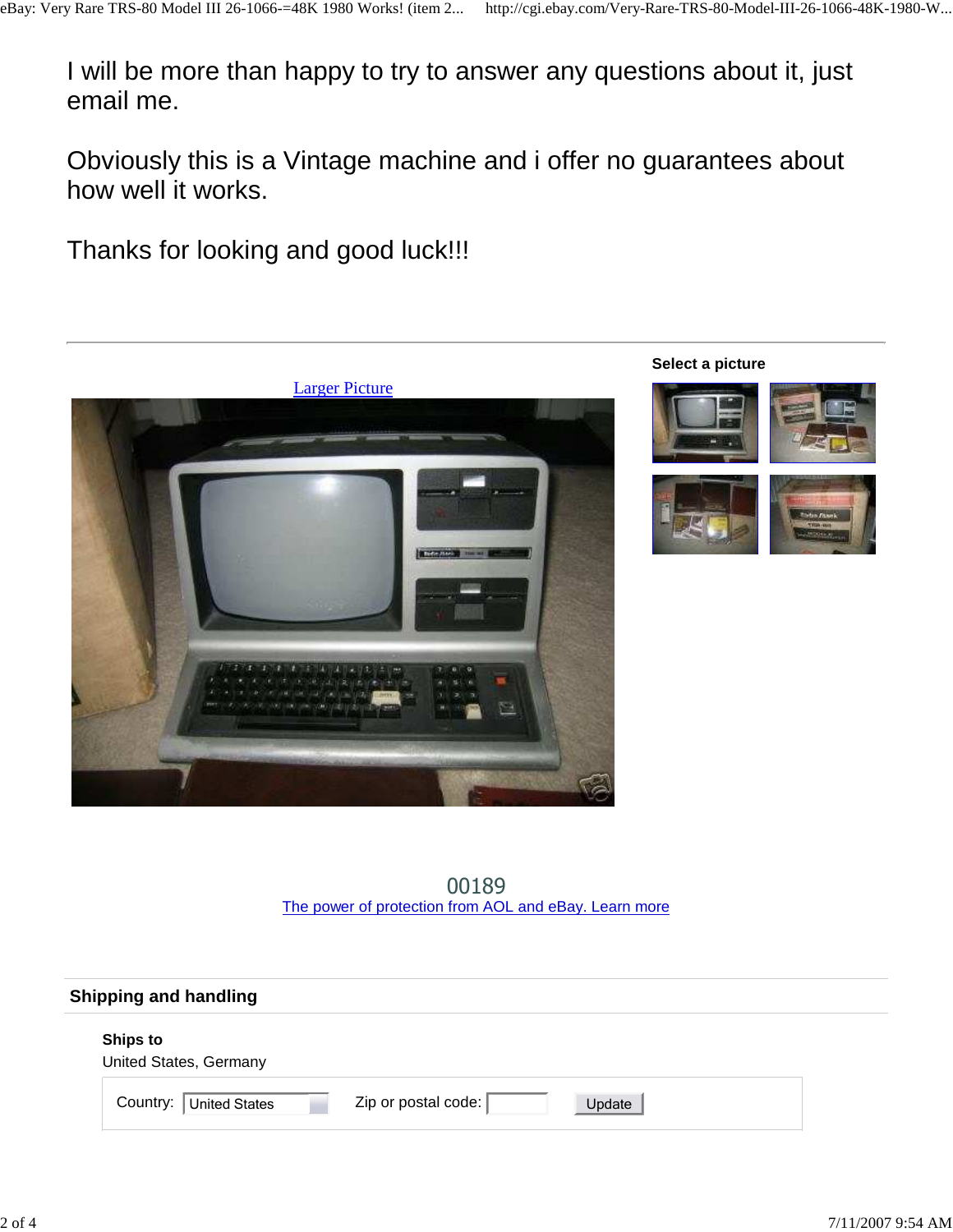| <b>Shipping and Handling</b> | Т٥                   | <b>Service</b>                                                                                        |
|------------------------------|----------------------|-------------------------------------------------------------------------------------------------------|
| Enter zip code               | <b>United States</b> | <b>UPS Ground</b><br>1 to 6 business days*                                                            |
|                              |                      | Shipping cannot be calculated for your area. You can contact the seller for additional shipping costs |

\*Sellers are not responsible for service transit time. This information is provided by the

carrier and excludes weekends and holidays. Note that transit times may vary, particularly during peak periods.

#### **Shipping insurance**

and services.

Optional (based on location and shipping service)

### **Return policy**

Return policy not specified. Read item description for any reference to return policy.

## **Payment details**

| <b>Payment method</b>                                                    | <b>Preferred/Accepted</b> | <b>Buyer protection on eBay</b>                                  |
|--------------------------------------------------------------------------|---------------------------|------------------------------------------------------------------|
| DISC VER<br><b>Burney</b><br><b>AMEX</b><br><b>VISA</b><br><b>eCHECK</b> | Accepted                  | Up to \$200 in buyer<br>PayPal<br>protection. See<br>eligibility |
| Money order/Cashiers check                                               | Accepted                  | Not Available                                                    |
| Personal check                                                           | Accepted                  | Not Available                                                    |

### Learn about payment methods

#### **Help Take action on this item**

#### **Item title: Very Rare TRS-80 Model III 26-1066-=48K 1980 Works!**

| Place a bid                 |                                    |
|-----------------------------|------------------------------------|
| US \$162.50<br>Current bid: |                                    |
| Your maximum bid: US \$     | (Enter US \$165.00 or more)        |
| Place Bid >                 | You will confirm in the next step. |